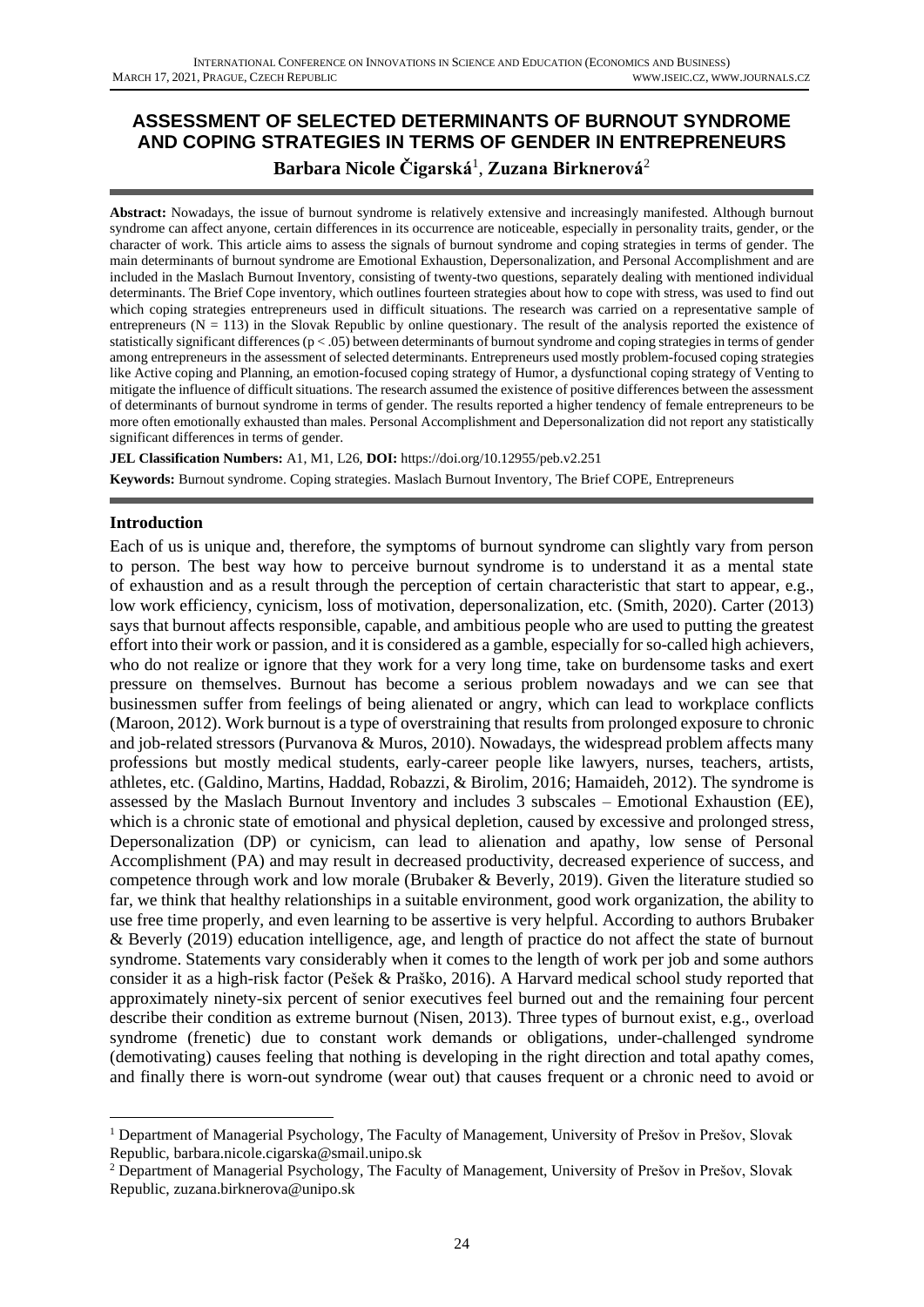ignore all duties (Jansen, 2016). According to Maslach et al. (1996) burnout syndrome is characterized by strong emotional exhaustion, depersonalization, or decreased professional achievement, and is common in occupations where individuals work every day with another people.

The next concept represents the ability to cope with extremely difficult and almost unmanageable situations or the ability to handle unusually difficult tasks. The Latin word *colaphos*, also known as a blow with the fist, represents the concept of dealing with difficult situations as a higher level of adaptation which we need to have to cope with extreme stress (World of Dictionary, 2021). According to the requirements of the situation, coping is changing for the same person over time. According to Hybenová (2010) it is considered as a disposition trait or addictive preference for approaching any problem, while others believe that it is a real effort with specific strategies which are applied in different types of situations. But the occurrence of anxiety negatively influences the way how entrepreneurs face stressors everyday which can be related to the usage of ineffective strategies (Govêia et al., 2018). Coping is an evolving process that changes in response to context, in an effort to manage internal or external demands. Successful coping involves the ability to adjust and change coping strategies in a way that facilitates positive results (Lazarus & Folkman, 1987). Different classifications of coping strategies are mentioned in other studies. According to Roger et al. (1993) categorized coping strategies are adaptive, which include rational coping; and others are maladaptive strategies, which include emotional coping. Coping is defined as an effort of an individual to handle demands that are perceived as exceeding our forces (Monat & Lazarus, 1991). According to Lazarus & Folkman (1984), two major types of coping strategies exist in general, first are *problem-focused* coping strategies and second there is *emotion-focused* coping. Problem-focused coping is much more effective, it involves making a direct effort to change or modify stressors from the external environment, e.g., learning some new skills or finding alternative solutions. Emotion-focused coping is less effective because it involves the change of individual appraisals of the stressful situation with the aim to eliminate the necessity to take actions, e.g., wishful thinking or seeking any emotional support.

Gender affects almost every element in the process of stress as much as in the input, by determining whether the situation will be perceived as stressful, as in the output or in influencing coping responses and the health implications of stress reactions (Barnett et al., 1987). Social roles seem to be relevant in the stressful life experiences of women and men. It differs in the frequency of using of social roles and their experiences, e.g., women's position in the family and at work is less favorable because they carry a greater burden of demands and many limitations (Matud, 2004).

Markus, et al. (2018) add that differences in terms of gender are perceived in a wide range of disorders related to stress, e.g., women employees are more likely to become depressive and it leads to a higher rate of disability, sick-leaves and earlier retirements. According to authors (2018), men and women do not perceive stress differently, but both respond to stress physiologically differently, and dramatic transformations in gender roles, work-related burdens, have an impact on well-being and healthiness.

The aim of the research was to determine the existence of statistically significant differences between selected determinants of burnout syndrome (3) and coping strategies (14) in terms of gender among entrepreneurs. In our hypothesis, we assumed that there exist positive differences between the assessment of determinants of burnout syndrome (MBI methodology) in terms of gender and the assessment of coping strategies (Brief COPE Inventory) in terms of gender. The study aimed to assess the risks of burnout and describe which coping strategies male and female entrepreneurs used.

# **Methodology**

The research was conducted through questionnaires such as the Maslach Burnout Inventory (MBI) methodology and The Brief COPE methodology (Maslach, Jackson & Leiter, 1996; Carver, Scheier, & Weintraub, 1989). A total number of entrepreneurs from the Slovak Republic ( $N = 113$ ) of which 68 were women (60.2%) and 45 were men (39.8%) in age from 19 to 60 years, with the average age of 36 years, participated in the research through an online questionary. Their answers were analyzed and evaluated in the program SPSS 22 by using a *t*-test for two independent selections. The first part of questionnaire focused on the intensity of feelings of entrepreneurs because burnout syndrome represents a complex psychological construct. The second part of questionnaire examined how entrepreneurs deal with stressful situations. Entrepreneurs had the opportunity to state what was the most powerful coping strategy in fighting with stress.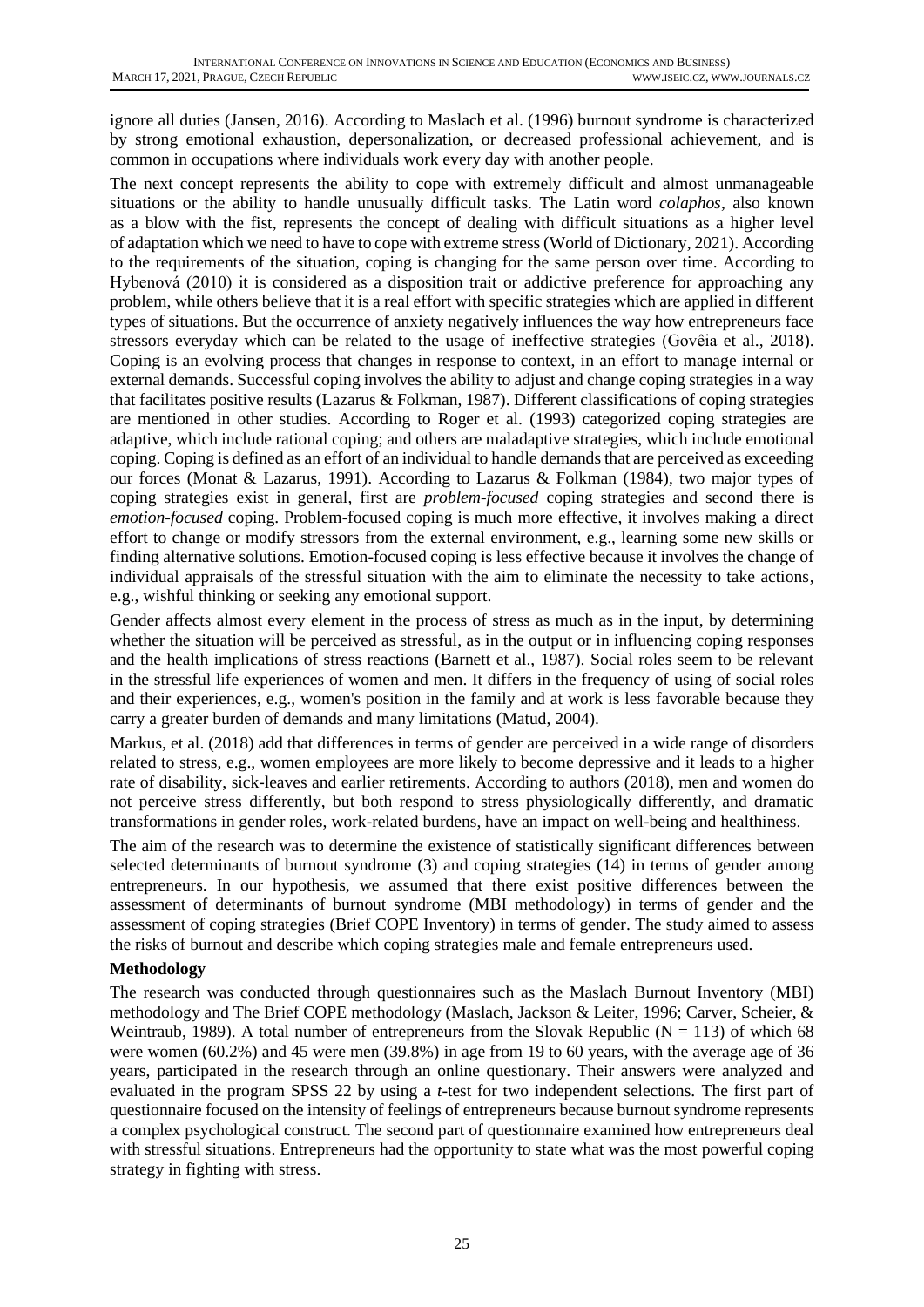**The Maslach Burnout Inventory methodology** consists of 22 questions, nine of which are focused on Emotional Exhaustion (EE), five questions examine Depersonalization (DP), and the last eight questions assess Personal Performance (PA) (Maslach, Jackson & Leiter, 1996). Questions fall into three main aspects of the syndrome, which we also describe as selected determinants of burnout syndrome. Only one determinant is considered as positive, it is Personal Accomplishment, and the other two are considered as negative, they are Emotional Exhaustion and Depersonalization. Evaluation of the first part of the MBI questionnaire consists of adding up points of scoring subscales, while entrepreneurs have the opportunity to choose on a Likert scale from the following options,  $0$  – never,  $1$  – several times per year, 2 – monthly, 3 – several times per month, 4 – weekly, 5 – several times per week, 6 – daily. We perceive burnout syndrome as a continuum and that is why the MBI methodology determines the level of burnout in three stages, high, moderate, and low stage. High values of burnout are typical for determinants of emotional burnout and depersonalization, and low values that often indicate a possible state of burnout are typical for determinant of personal satisfaction.

**The Brief COPE methodology** is focused on the recognition of coping strategies with stressful situations that individuals choose at certain times. It was originally designed by Carver in 1997 from the original The Full COPE inventory, but due to its complexity was gradually reduced into a lower number of items (Carver, Scheier, & Weintraub, 1989). In research, this methodology involves 28 items with a four-point scale of answers,  $0 - I'$  ve not been doing this at all,  $1 - I'$  ve been doing this sometimes,  $2 - I'$ I've been doing this often,  $3 - 1$ 've been doing this a lot. The scale applies to the behavior of an entrepreneur in demanding situations. The items of the methodology are substantively divided into 14 subscales and every subscale is described by two questions, which deal with a certain strategy. The research was dedicated to identifying gender differences in the assessment of three selected determinants of burnout, which were Emotional Exhaustion, Depersonalization, and Personal Accomplishment. Attention was dedicated to assessing 14 coping strategies in terms of gender. Information obtained from entrepreneurs were verified in statistical program SPSS 22 by using a *t*-test for two independent selections by which was detected the existence of statistically significant differences in the assessment of the selected determinants of burnout (3) in terms of gender (Table 1) and the existence of statistically significant differences in the assessment of coping strategies (14) in terms of gender (Table 2).

The reliability was determined by assessing Cronbach's Alpha. The analysis revealed that the Maslach Burnout Inventory ( $\alpha = 0.883$ ) and the Brief COPE Inventory ( $\alpha = 0.870$ ) are reliable. The observed values of the Cronbach's Alpha coefficient indicated that the inner consistency of the items saturating specified components is within the range of acceptability.

# **Results**

In terms of the analysis, a statistically significant differences was reported in the determinant of Emotional Exhaustion  $t(111) = 2.253$ ,  $p = 0.043$ , and the average score of women was higher (M = 2.840,  $SD = 0.827$ ) in comparison to the average score of men (M = 2.242,  $SD = 0.847$ ) because they often used the possibility to answer – several times per month. According to the results, women had a tendency to be more often emotionally exhausted than men which could lead to anxiety and work-family conflicts. Determinants of Personal Accomplishment and Depersonalization reported no statistically significant differences in terms of gender (Table 1).

| Table 1: Differences in the assessment of selected determinants of burnout in terms of gender |        |    |       |           |        |     |          |                           |                         |  |
|-----------------------------------------------------------------------------------------------|--------|----|-------|-----------|--------|-----|----------|---------------------------|-------------------------|--|
| <b>Determinants</b><br>of burnout syndrome                                                    | Gender | N  | M     | <b>SD</b> | t-test | df  | Sig.     | <b>Mean</b><br>difference | <b>SE</b><br>difference |  |
| <b>Emotional</b><br><b>Exhaustion</b>                                                         | women  | 68 | 2.840 | 0.827     | 2.253  | 111 | $0.043*$ | $-0.201$                  | 0.161                   |  |
|                                                                                               | men    | 45 | 2.242 | 0.847     |        |     |          |                           |                         |  |
| Depersonalization                                                                             | women  | 68 | 2.200 | 0.840     | 1.420  | 111 | 0.159    | $-0.227$                  | 0.160                   |  |
|                                                                                               | men    | 45 | 2.427 | 0.824     |        |     |          |                           |                         |  |
| Personal<br>Accomplishment                                                                    | women  | 68 | 2.694 | 0.743     | 0.107  | 111 | 1.915    | 0.01                      | 137                     |  |
|                                                                                               | men    | 45 | 2.680 | 0.666     |        |     |          |                           |                         |  |
|                                                                                               |        |    |       |           |        |     |          |                           | * $p < .05$             |  |
| $S_{\alpha}$                                                                                  |        |    |       |           |        |     |          |                           |                         |  |

Source: Authors

A comparison of respondents in a representative sample of entrepreneurs showed statistically significant differences in terms of gender (Table 2) in the following four strategies.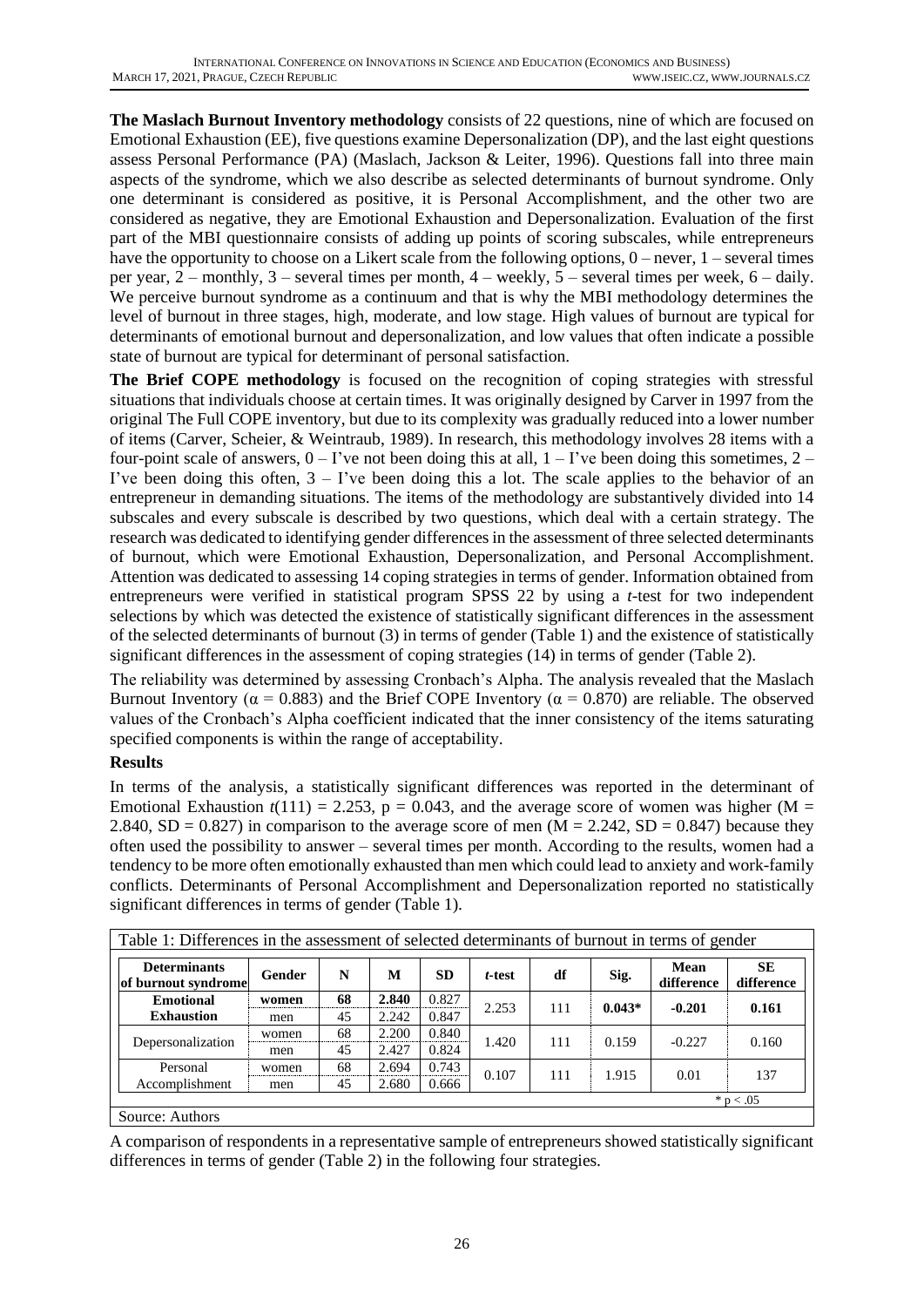The strategy of active coping reported statistically significant differences  $t(111) = 2.036$ ,  $p = 0.044$ , and the average score of men  $(M = 1.977, SD = 0.604)$  was significantly different in comparison to the average score of women  $(M = 1.647, SD = 0.579)$ . Men achieved a higher score in comparison to women since on the scale of answers they chose frequently the option – I've been doing this often. We assume that men put in effort to solve demanding situations actively and were not just sitting and waiting for help. Women approached the possibility to answer – I've been doing this sometimes.

The strategy of venting reported statistically significant differences  $t(111) = 2.269$ ,  $p = 0.025$ , and the average score of men  $(M = 1.500, SD = 1.749)$  was significantly different in comparison to the average score of women ( $M = 1.227$ ,  $SD = 1.674$ ). Men also achieved a higher score in comparison to women since their answers were split between the answers – I've been doing this sometimes, I've been doing this often. We assumed they were able to relax emotionally more, they were willing to share negative emotions, feelings and perceived it as an acceptable strategy to strengthen positive interpersonal relationships. Women achieved values very close to the answer – I've been doing this sometimes.

The strategy of planning reported statistically significant differences  $t(111) = 3.188$ ,  $p = 0.002$ , and the average score of men  $(M = 2.233, SD = 0.634)$  was significantly different in comparison to the average score of women ( $M = 1.750$ ,  $SD = 0.619$ ). Men took the initiative to plan and not to be surprised in the time of unexpected situations which was visible on the scale of their answers – I've been doing this often. We assumed that they enjoyed planning further steps which were supposed to handle demanding situations. Women mostly answered – I've been doing this sometimes.

The coping strategy of Humor reported statistically significant differences  $t(80) = 1.766$ ,  $p = 0.081$ , and the average score of women ( $M = 1.125$ ,  $SD = 0.660$ ) was significantly different in comparison to the average score of men  $(M = 0.866, SD = 0.821)$ . This time the higher score was achieved by women since women approached often the possibility to answer – I've been doing this sometimes. We assumed that women searched for fun and enjoyed joking with others to escape negative thoughts. Men showed that they almost never made fun of demanding situations and they rather chose the possibility to relax.

| Coping<br>strategies | Gender | N  | M     | <b>SD</b> | t-test       | df  | Sig.      | Mean<br>difference          | <b>SE</b><br>difference |
|----------------------|--------|----|-------|-----------|--------------|-----|-----------|-----------------------------|-------------------------|
| Self-distraction     | women  | 68 | 1.286 | 0.618     | 1.229        | 111 | 0.222     | 0.233                       | 0.153                   |
|                      | men    | 45 | 1.133 | 0.694     |              |     |           |                             |                         |
| <b>Active coping</b> | woman  | 68 | 1.647 | 0.579     | 2.036        | 111 | $0.044*$  | 0.044                       | $-0.231$                |
|                      | men    | 45 | 1.977 | 0.604     |              |     |           |                             |                         |
| Denial               | women  | 68 | 0.852 | 0.489     | 0.656        | 78  | 0.513     | 0.535                       | $-0.069$                |
|                      | men    | 45 | 0.922 | 0.630     |              |     |           |                             |                         |
| Substance abuse      | women  | 68 | 0.198 | 0.415     | 1.366        | 77  | 0.175     | 0.200                       | $-0.123$                |
|                      | men    | 45 | 0.322 | 0.545     |              |     |           |                             |                         |
| Emotional            | women  | 68 | 1.536 | 0.665     | 0.544        | 111 | 0.587     | 0.589                       | 0.070                   |
| support              | men    | 45 | 1.466 | 0.677     |              |     |           |                             |                         |
| Instrumental         | women  | 68 | 1.455 | 0.662     | 0.358        | 111 | 0.721     | 0.045                       | 0.123                   |
| support              | men    | 45 | 1.411 | 0.633     |              |     |           |                             |                         |
| Behavioral           | women  | 68 | 0.838 | 0.535     | 0.938<br>111 |     | 0.350     | 0.094                       | 0.098                   |
| disengagement        | men    | 45 | 0.744 | 0.495     |              |     |           |                             |                         |
| <b>Venting</b>       | woman  | 68 | 1.227 | 1.674     | 2.269        | 111 | $0.025*$  | $-0.272$                    | 0.119                   |
|                      | men    | 45 | 1.500 | 1.749     |              |     |           |                             |                         |
| Positive             | women  | 68 | 1.588 | 0.674     | 0.172        | 111 | 0.864     | $-0.023$                    | 0.133                   |
| reframing            | men    | 45 | 1.611 | 0.722     |              |     |           |                             |                         |
| <b>Planning</b>      | woman  | 68 | 1.750 | 0.619     | 3.188        | 80  | $0.002**$ | $-383$                      | 0.120                   |
|                      | men    | 45 | 2.233 | 0.634     |              |     |           |                             |                         |
| Humor                | women  | 68 | 1.125 | 0.660     | 1.766        | 111 | $0.081*$  | 0.258                       | 0.146                   |
|                      | man    | 45 | 0.866 | 0.821     |              |     |           |                             |                         |
| Acceptance           | women  | 68 | 1.654 | 0.568     | $-0.685$     | 111 | 0.495     | $-0.079$                    | 0.118                   |
|                      | men    | 45 | 1.733 | 0.644     |              |     |           |                             |                         |
| Religion             | women  | 68 | 1.610 | 0.897     | 1.293        | 76  | 0.199     | 0.254                       | 0.209                   |
|                      | men    | 45 | 1.355 | 1.194     |              |     |           |                             |                         |
| Self-blame           | women  | 68 | 1.345 | 0.561     | $-0.083$     | 111 | 0.934     | $-0.009$                    | 0.125                   |
|                      | men    | 45 | 1.355 | 0.704     |              |     |           | ** $p < .001$ , * $p < .05$ |                         |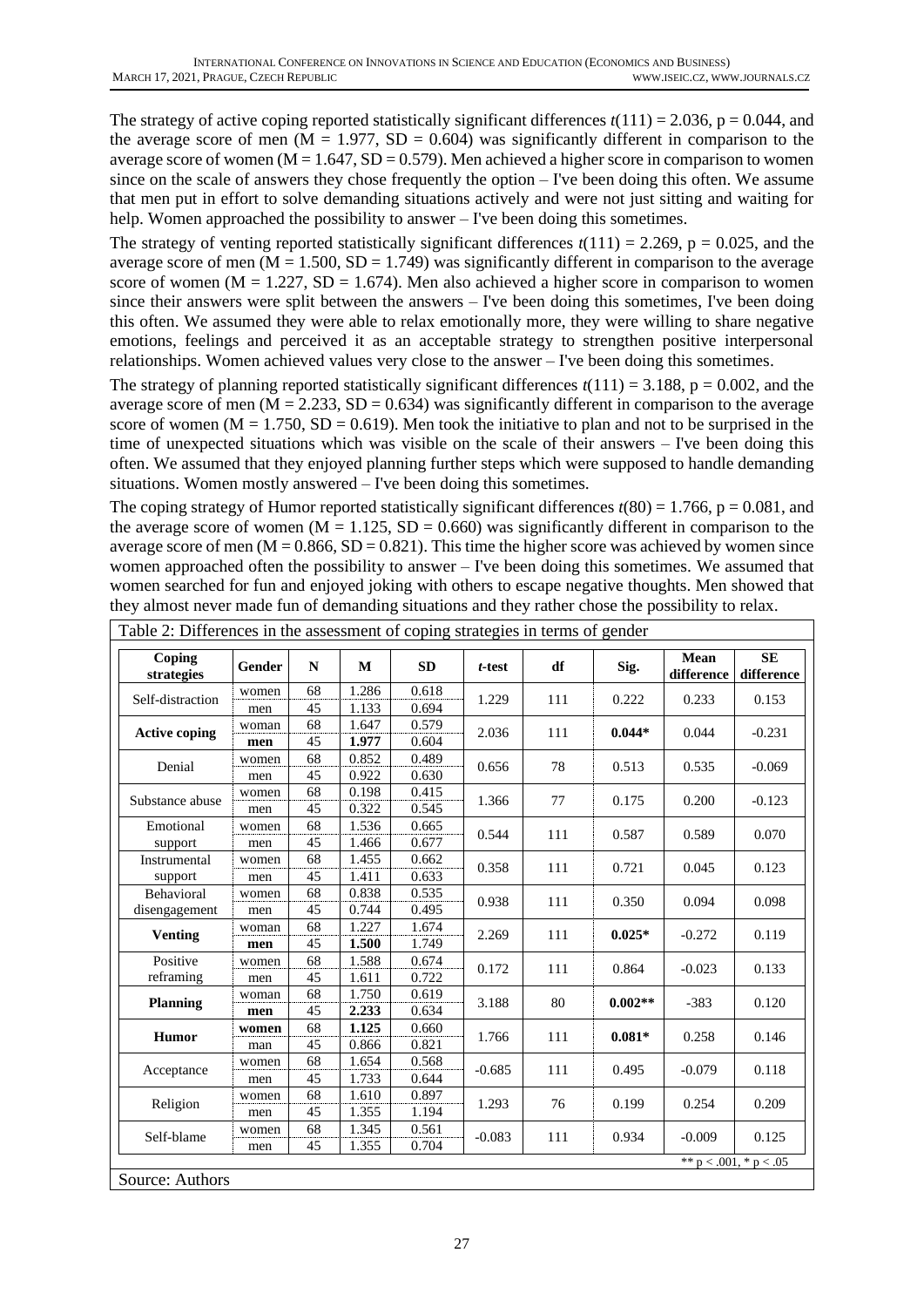# **Discussion**

The results of the independent-samples *t*-test reported statistically significant differences ( $p < .05$ ) in terms of gender in one determinant of burnout syndrome and four coping strategies. Research findings confirmed a difficulty of working in today's society, supersaturated by obligations. The interpreted results contributed to the significance and meaningfulness of the matter, considering the increasing state of cases of burnout syndrome worldwide.

In the determinant of Emotional Exhaustion, women achieved a higher score ( $M = 2.840$ ,  $SD = 0.827$ ) in comparison to men ( $M = 2.242$ ,  $SD = 0.847$ ), which shows their tendency to be more emotionally tired than men. We assume that female entrepreneurs manifested a greater loss of motivation, felt very tired and exhausted even after small tasks, showed a lack of strength to perform activities, often discussed life events in a more detailed way adding more emotions into them, resulting in long emotional fatigue.

In the strategy of Active coping, men achieved a higher average score ( $M = 1.977$ ,  $SD = 0.604$ ) in comparison to the average score of women  $(M = 1.647, SD = 0.579)$ . In stressful situations, male entrepreneurs focused their efforts on the performance of some sort of activity that could mitigate the impact of stressors. Mostly it was doing some sport or having an active social life and active hobbies. We assume that these activities were closely related to planning or long thinking about problems and solutions. Entrepreneurs focused all their efforts on improving the conditions of their current situation, either by changing background or themselves.

In a strategy of Venting, men achieved a higher average score  $(M = 1.500, SD = 1.749)$  in comparison to the average score of women  $(M = 1.227, SD = 1.674)$ . We assume that entrepreneurs had a tendency to share negative emotions which often included anger, blaming, and grumpiness in order to mitigate several effects of stress.

In the strategy of Planning, a higher average score was achieved by men  $(M = 2.233, SD = 0.634)$  in comparison to women  $(M = 1.750, SD = 0.619)$ . Entrepreneurs focused their attention on fulfilling the tasks responsibly to achieve order and certainty in an unexpected stressful situation. We assume that they realized priorities, did not waste energy, had a good management and suitable strategies to delegate tasks. Eventually it was related to the determinant of Personal Accomplishment because when entrepreneurs managed to accomplish everything planned, they did not lose their motivation and desire to fight in difficult times.

Female entrepreneurs achieved a higher average score ( $M = 1.125$ ,  $SD = 0.660$ ) in the strategy of Humor in comparison to the average score of men  $(M = 0.866, SD = 0.821)$ . Female entrepreneurs appreciated a cheerful society and as a strategy they sought entertainment as a temporary escape from stressors. We assume that they found this strategy as a modern way of so-called work enrichment since it could be a pleasant and, in many cases, effective way of cooperation in the workplace.

We believe that the study contributed to the matter of burnout and highlighted the seriousness of the extreme state of exhaustion since we assumed it often brings psychosomatic problems and declines in performances. Fortunately, the findings showed that entrepreneurs have different options to handle stress by helpful and effective coping strategies. The study emphasized burnout as a well-known phenomenon that is appropriate to focus on in occupations prone to burnout syndrome, e.g., entrepreneurs, students, managers, teachers, athletes, artists, etc.

A study by author Anderson (2000) was focused on social service workers with longer than two years' experience. The results reported that individuals perceived themselves that they use strategies of active coping (engaged) more often than strategies of avoidance coping to manage challenging situations (avoidant). Up to 62% of participants of the research achieved a higher score in the determinant of Emotional Exhaustion which researchers considered as the center of burnout syndrome. Entrepreneurs who used coping strategies of Active coping reported a much lower sense of Depersonalization, but on the other hand, they experienced a sense of personal satisfaction. People, using the strategy of solving a problem by avoidance, experienced a tendency to feel emotionally exhausted, depersonalized, and had a feeling of reduced Personal Accomplishment. In the end, the findings showed that neither strategies of active coping, nor strategies of avoidance saved the individuals from burnout syndrome. According to Jenaro et al. (2007) coping strategies do not completely prevent burnout syndrome but can help just as preventive solutions do. For example, work and salary satisfaction by using active coping strategies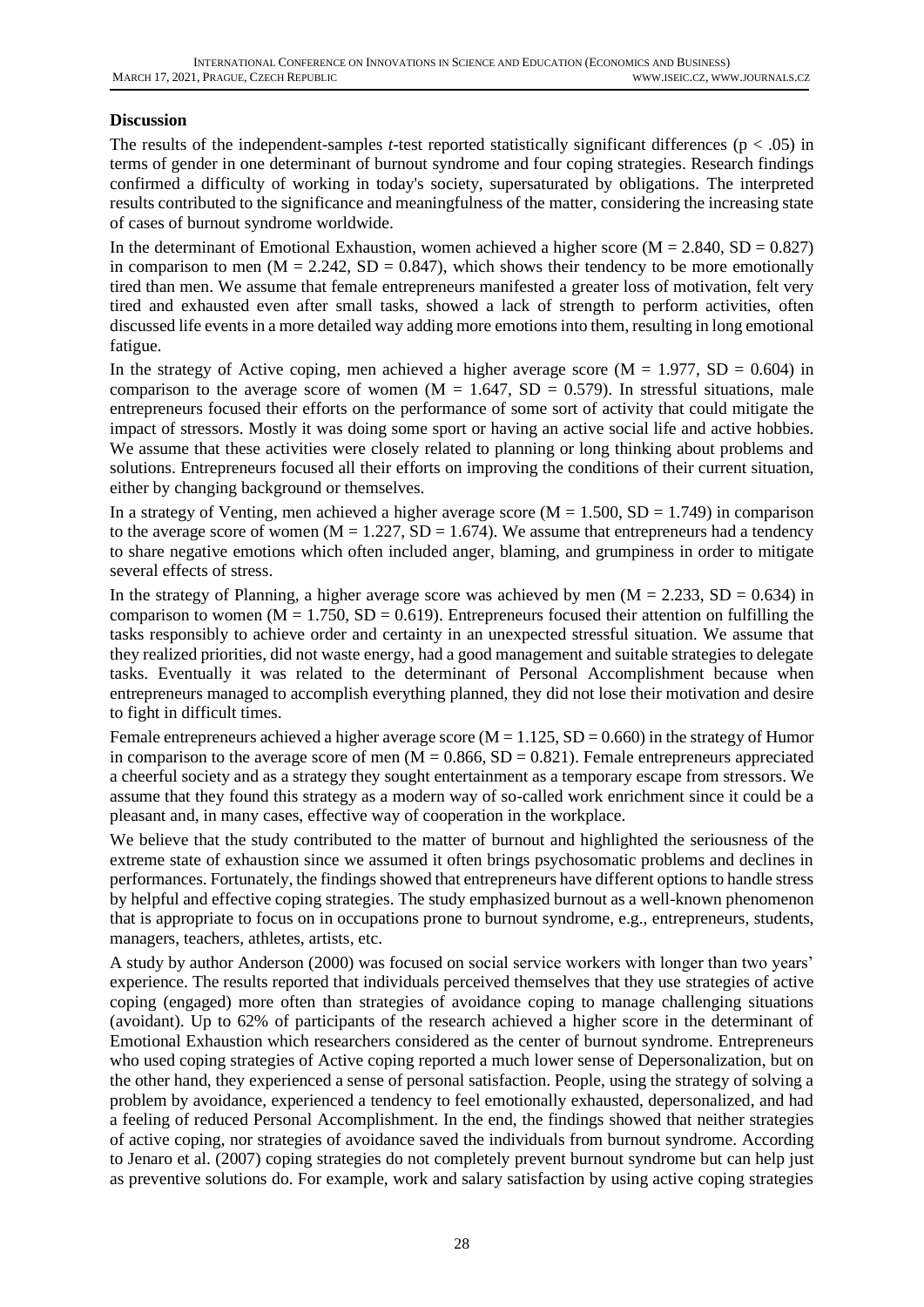play an important role in increasing personal satisfaction. However, low working and salary satisfaction and also the ausage of passive or emotionally based coping strategies predict significantly increased Emotional Exhaustion.

Different studies reported that men had a tendency to use problem-focused strategies, e.g., behavioral manifestations, but women had a tendency to use emotion-focused strategies, e.g., typical emotional responses (Day & Livingstone, 2003). Another study reported different information, that women were more problem-focused and active than men (Ben-Zur, & Zeidner, 1996). According to Denton, Prus, & Walters (2004) females felt more stress when they were exposed to demands and obligations because of gender, marital and social roles. The study of Matud (2004) reported that women scored significantly higher than men in chronic stress and especially in daily minor stressors. The women scored much higher than men in emotional coping styles and avoidance coping styles and much lower in rational coping and coping of detachment. Emotional inhibition was much higher in men. Results of the study suggested that women reported higher stress than men and coping styles of women were more focused on emotions. Anbumalar (2017) added that women and men were stressed by different types of situations. Males listed work-related events and finances as the main sources of their stress, and women had the tendency to list family and health-related situations. For example, college students experienced stress, related to examination pressure, rejection, financial problems, depression and also feelings of low self-esteem.

A study (Markus et al., 2018) investigated differences in terms of gender with a focus on personality, characteristics, mood, sleepiness and cognitive measures in a group of 103 clinically diagnosed burnout patients, who were involved in a rehabilitation program during five weeks in specialized centers in Austria. Results of the study revealed that women and men did not have any difference in depression scores, but a higher level was visible in women in the level of Emotional Exhaustion, reduced vitality, and vigilance. Moreover, they showed a higher level of tiredness and sleepiness which affected the cognitive performance of demanding executive control tasks. Also, gender differences were found in personality characteristics and coping strategies related to work in all determinants of burnout. Individuals who went through burnout still have a chance to live a happier and fulfilled life (Páleníková, 2019). We agree with the author and believe that the first step to a happy life is the realization of one's own value. In this context, we consider the research by Markiewicz (2019) focused on emotional intelligence (EQ) and coping to be interesting. The analysis between EQ and stress management strategies reported that a high degree of emotional intelligence supported the development of the strategy of solving a problem by avoidance. A tendency to focus on emotions during stressful situations was reduced. The research indicated a significant role of EQ, as a higher level of this form of intelligence corresponded to lower feelings of burnout. The author added that prevention plays an important role e.g., in adapting to the working environment.

# **Limitations**

The sample of entrepreneurs is considered as a limitation of the research, therefore in the future, the authors are planning to broaden the research by including new respondents from different backgrounds. The plan is to enrich the matter with a new analysis of personality traits that affect stress levels or expose people to a potential risk of burnout. The authors are planning, by further analysis, to acquire new knowledge about the assessment of determinants of burnout syndrome and coping strategies in terms of gender among managers. The results and research are considered beneficial since they point to the expansion of burnout syndrome around the world. The research contributed to raising the awareness of stress, which can result in serious mental and physical health problems.

# **Conclusion**

Some preferences and tendencies which we have and to which we are accustomed to contribute to how we react to stressful situations and expose us to an increased risk of burnout, e.g., perfectionism, emotional stability, pessimism, lack of self-belief, etc. We had the opportunity to find out that differences in terms of gender in reactions to stressors simply exist. The most enthusiastic individuals fall more often into difficult forms of burnout. We believe that the resulting severity of one's mental and physical condition stands as an indicator of one's original enthusiasm. On the one hand, it represents a difficult experience, but on the other hand, it can be the first step in knowing one's own identity and hence be the first step in developing a new personality and increase personal growth. According to our conclusions we consider prevention as the most powerful technique in enabling productive work and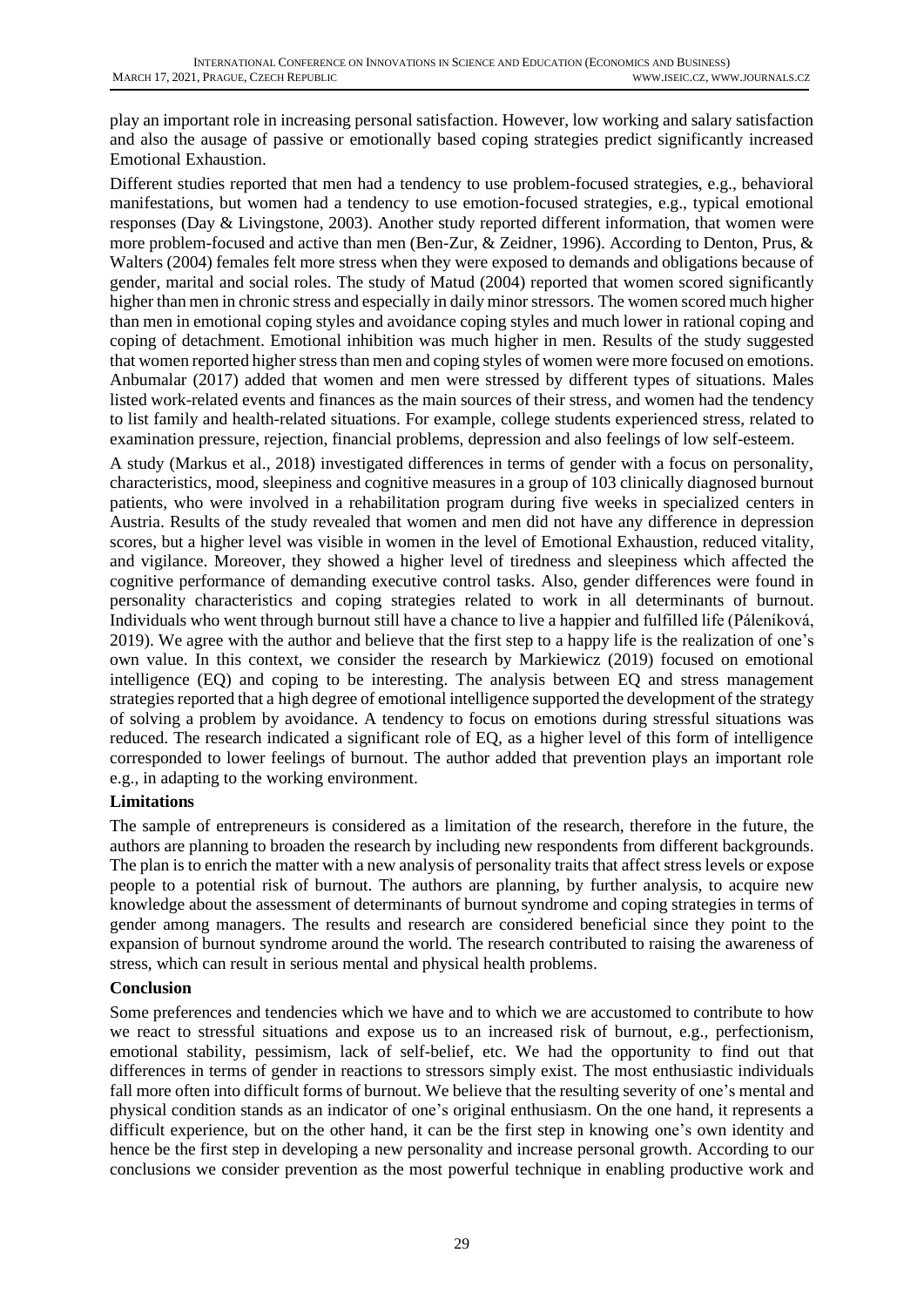maintaining well-being. Based on the results and discussion, we conclude that entrepreneurs should support the necessity of increasing directed prevention and make time for relaxation, sports and other activities that help one to feel happy, not frustrated. Although the issue of burnout is predominantly in medical workers, we tried to point out another fields of occupation that are burdensome on workers.

### **Acknowledgment**

This article was supported and financed by the scientific grant projects: GaPU 30/2020 – Grant Agency for Doctoral Students and Young Researchers of the University of Prešov in Prešov, KEGA 012PU-4/2020: Trading Behavior – Creation of the subject and textbook for noneconomic study programs.

#### **References**

Anbumalar C., Dorathy Agines P., Jaswanti V.P., Priya D., Reniangelin D. (2017). Gender differences in perceived stress levels and coping strategies among college students. *International Journal of Indian Psychology*, *4*(4). doi:10.25215/0404.103

Anderson, D. G. (2000). Coping strategies and burnout among veteran child protection workers. *Child Abuse & Neglect*, *24*(6), 839–848. doi:10.1016/s0145-2134(00)00143-5

Barnett, R. C., Biener, L., & Baruch, G. K. (Eds.). (1987). *Gender and Stress*. New York, NY: Free Press.

Ben-Zur, H., & Zeidner, M. (1996). Gender differences in coping reactions under community crisis and daily routine conditions. *Personality and Individual Differences*, *20*(3), 331–340. doi:10.1016/0191-8869(95)00173-5

Brubaker, J. R., & Beverly, E. A. (2020). Burnout, perceived stress, sleep quality, and smartphone use: A survey of osteopathic medical students. *The Journal of the American Osteopathic Association*, *120*(1), 6–17. doi:10.7556/jaoa.2020.004

Carter, S. B. (2013, November 26). The tell tale signs of burnout ... Do you have them? *Psychology Today*. Retrieved from <http://www.psychologytoday.com/blog/high-octane-women/201311/the-tell-tale-signs-burnout-do-you-have-them>

Carver, C. S., Scheier, M. F., & Weintraub, J. K. (1989). Assessing coping strategies: A theoretically based approach. *Journal of Personality and Social Psychology*, *56*(2), 267–283.<https://doi.org/10.1037/0022-3514.56.2.267>

Day, A. L., & Livingstone, H. A. (2003). Gender differences in perceptions of stressors and utilization of social support among university students. *Canadian Journal of Behavioural Science. Revue Canadienne Des Sciences Du Comportement*, *35*(2), 73–83. doi:10.1037/h0087190

Denton, M., Prus, S., & Walters, V. (2004). Gender differences in health: a Canadian study of the psychosocial, structural and behavioural determinants of health. *Social Science & Medicine (1982)*, *58*(12), 2585–2600. doi:10.1016/j.socscimed.2003.09.008

Galdino, M. J. Q., Martins, J. T., Haddad, M. do C. F. L., Robazzi, M. L. do C. C., & Birolim, M. M. (2016). *Síndrome de Burnout entre mestrandos e doutorandos em enfermagem* [Burnout syndrome among master's and doctoral students in nursing]. *Acta Paulista de Enfermagem*, *29*(1), 100–106. https://doi.org/10.1590/1982-0194201600014

Govêia, C. S., da Cruz, T. T. M., Miranda, D. B., Guimaraes, G. M. N., Ladeira, L., Tolentino, F. D. S., … Magalhães., E. (2018). Association between burnout syndrome and anxiety in residents and anesthesiologists of the Federal District. *Brazilian Journal of Anesthesiology, 68*(5), 442-446. ISSN 1806-907X. doi:10.1016/j.bjane.2018.02.006

Hamaideh, S. H. (2012). Gender differences in stressors and reactions to stressors among Jordanian university students. *The International Journal of Social Psychiatry*, *58*(1), 26–33. doi:10.1177/0020764010382692

Hybenová, V. (2004). *Zvládanie záťažových situácií a relaxačné techniky v práci výchovného poradcu* [Coping with stressful situations and relaxation techniques in the work of an educational counselor]. Prešov: Krajská pedagogicko-psychologická poradňa.

Jansen, J. (2016). *Nevím, co chci, ale rozhodně ne tohle* [I do not know what I want, but definitely not this]. Northwood, England: Management Press (International).

Jenaro, C., Flores, N., & Arias, B. (2007). Burnout and coping in human service practitioners. *Professional Psychology, Research and Practice*, *38*(1), 80–87. doi:10.1037/0735-7028.38.1.80

Lazarus, R. S., & Folkman, S. (1984). *Stress, Appraisal, and Coping*. New York, NY: Springer Publishing.

Lazarus, R. S., & Folkman, S. (1987). Transactional theory and research on emotions and coping. *European Journal of Personality*, *1*(3), 141–169. doi:10.1002/per.2410010304

Markiewicz, K. (2019). Burnout as a Mediator of the Interrelations Between Emotional Intelligence and Stress Coping Strategies in Nurses. *Acta Neuropsychologica*, *17*(3), 233–244. Retrieved from https://actaneuropsychologica.com/api/files/view/984500.pdf

Markus, C., Daniela, B., Paul, J., Markus, B., Andreas, F., Kathrin, B., … Ilona, P. (2018). Gender differences in different dimensions of common burnout symptoms in a group of clinical burnout patients. *Neuropsychiatry*, *8*(6), 1967–1976. doi:10.4172/Neuropsychiatry.1000539

Maroon, I. (2012). *Syndrom vyhoření u sociálních pracovníku* [Burnout syndrome in social workers]. Praha: Portál s.r.o. ISBN 978-80-262-0180-9.

Maslach, C., Jackson, S. E., & Leiter, M. P. (1996). *Maslach Burnout Inventory Manual (3rd ed.)* (Vol. 3). Palo Alto, CA: Consulting Psychologists Press.